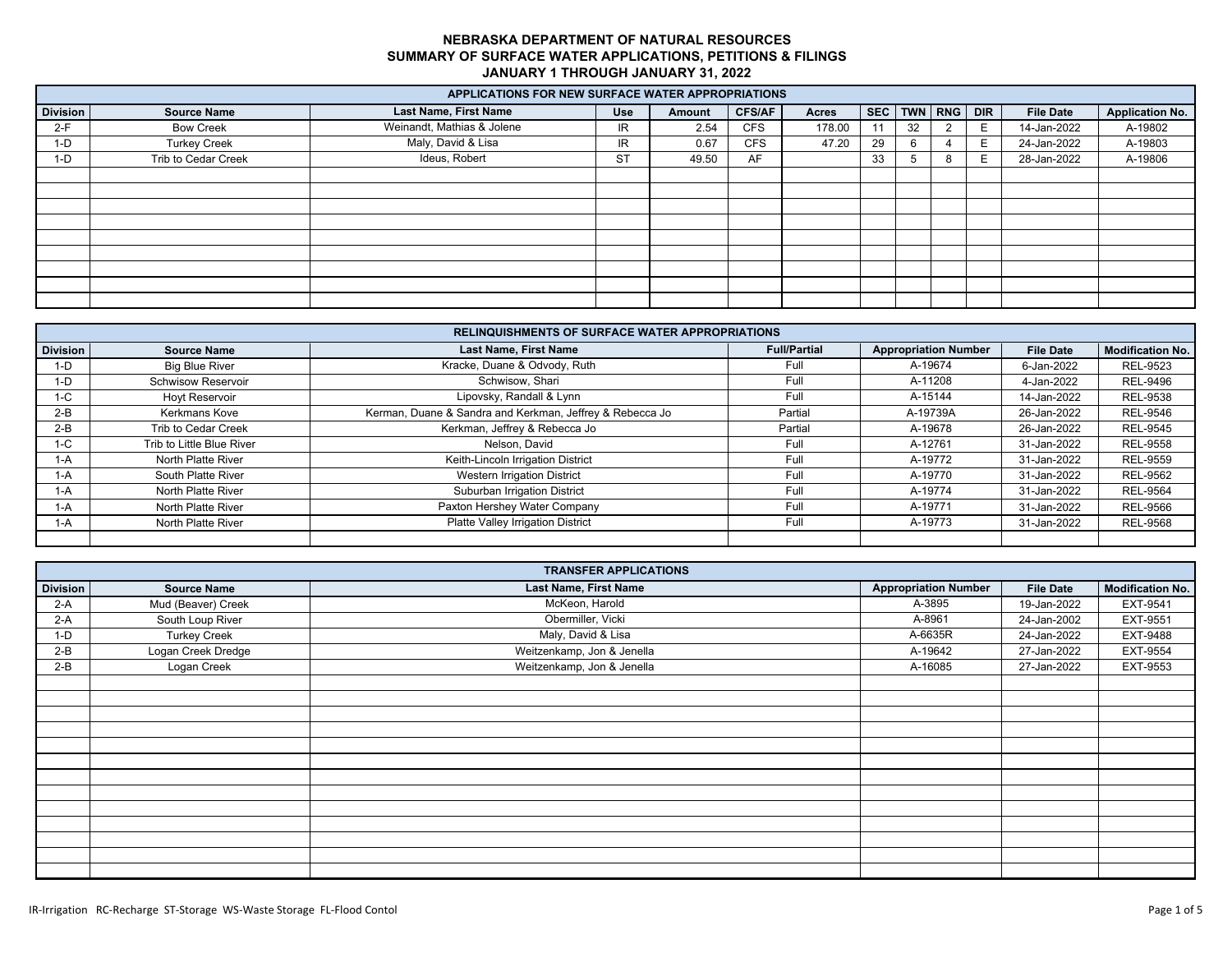|          |                     | <b>MAPS/PLANS FILED</b>                  |                             |    |    |             |            |                  |                   |
|----------|---------------------|------------------------------------------|-----------------------------|----|----|-------------|------------|------------------|-------------------|
| Division | <b>Source Name</b>  | Last Name, First Name                    | <b>Appropriation Number</b> |    |    | SEC TWN RNG | <b>DIR</b> | <b>File Date</b> | <b>Map Number</b> |
| $1-F$    | Long Branch Creek   | Gobber Farms Partnership                 | A-19793                     | 36 |    | 12          | E.         | 10-Jan-2022      | 20867             |
| $2-A$    | Trib to Clear Creek | Central Platte Natural Resource District |                             | 9  | 14 | 3           | W          | 12-Jan-2022      | 20890             |
| $1-D$    | <b>Turkey Creek</b> | Maly, David & Lisa                       | A-6635R                     | 29 | ĥ  |             | E.         | 24-Jan-2022      | 20886             |
| $1-D$    | <b>Turkey Creek</b> | Maly, David & Lisa                       | A-19803                     | 29 |    |             | Е          | 24-Jan-2022      | 20887             |
| $2-F$    | Trib to Ponca Creek | Eilers, Ernie                            | A-17031                     | 23 | 34 | 12          | W          | 25-Jan-2022      | 20896             |
|          |                     |                                          |                             |    |    |             |            |                  |                   |
|          |                     |                                          |                             |    |    |             |            |                  |                   |
|          |                     |                                          |                             |    |    |             |            |                  |                   |
|          |                     |                                          |                             |    |    |             |            |                  |                   |
|          |                     |                                          |                             |    |    |             |            |                  |                   |
|          |                     |                                          |                             |    |    |             |            |                  |                   |
|          |                     |                                          |                             |    |    |             |            |                  |                   |
|          |                     |                                          |                             |    |    |             |            |                  |                   |
|          |                     |                                          |                             |    |    |             |            |                  |                   |
|          |                     |                                          |                             |    |    |             |            |                  |                   |
|          |                     |                                          |                             |    |    |             |            |                  |                   |
|          |                     |                                          |                             |    |    |             |            |                  |                   |
|          |                     |                                          |                             |    |    |             |            |                  |                   |

|                 | APPLICATIONS FOR APPROVAL OF PLANS FOR DAMS |                                                  |            |                                              |    |  |  |   |                  |                    |
|-----------------|---------------------------------------------|--------------------------------------------------|------------|----------------------------------------------|----|--|--|---|------------------|--------------------|
| <b>Division</b> | Dam Name                                    | Last Name, First Name                            | <b>Use</b> | Appropriation Number   SEC   TWN   RNG   DIR |    |  |  |   | <b>File Date</b> | <b>Plan Number</b> |
| $2-A$           | Jones 1-1                                   | <b>Central Platte Natural Resources District</b> |            |                                              | -9 |  |  | W | 12-Jan-2022      | 20890              |
|                 |                                             |                                                  |            |                                              |    |  |  |   |                  |                    |
|                 |                                             |                                                  |            |                                              |    |  |  |   |                  |                    |
|                 |                                             |                                                  |            |                                              |    |  |  |   |                  |                    |
|                 |                                             |                                                  |            |                                              |    |  |  |   |                  |                    |

|                 | <b>PETITIONS FOR VARIANCE</b> |                                   |            |                             |                  |                         |  |  |  |  |  |  |
|-----------------|-------------------------------|-----------------------------------|------------|-----------------------------|------------------|-------------------------|--|--|--|--|--|--|
| <b>Division</b> | <b>Source Name</b>            | <b>Last Name, First Name</b>      | <b>Use</b> | <b>Appropriation Number</b> | <b>File Date</b> | <b>Modification No.</b> |  |  |  |  |  |  |
| $1-A$           | North Platte River            | Keith-Lincoln Irrigation District | <b>RC</b>  |                             | 31-Jan-2022      | <b>VAR-9561</b>         |  |  |  |  |  |  |
| 1-A             | South Platte River            | Western Irrigation District       | <b>RC</b>  |                             | 31-Jan-2022      | VAR-9563                |  |  |  |  |  |  |
| 1-A             | North Platte River            | Suburban Irrigation District      | <b>RC</b>  |                             | 31-Jan-2022      | <b>VAR-9565</b>         |  |  |  |  |  |  |
| $1-A$           | North Platte River            | Paxton-Hershey Water Company      | <b>RC</b>  |                             | 31-Jan-2022      | <b>VAR-9567</b>         |  |  |  |  |  |  |
| 1-A             | North Platte River            | Platte Valley Irrigation District | <b>RC</b>  |                             | 31-Jan-2022      | <b>VAR-9569</b>         |  |  |  |  |  |  |
| 1-A             | <b>Platte River</b>           | Nebraska Public Power District    | <b>RC</b>  |                             | 18-Jan-2022      | <b>VAR-9544</b>         |  |  |  |  |  |  |
| $1-A$           | <b>Platte River</b>           | Nebraska Public Power District    | <b>RC</b>  |                             | 18-Jan-2022      | VAR-9543                |  |  |  |  |  |  |
|                 |                               |                                   |            |                             |                  |                         |  |  |  |  |  |  |
|                 |                               |                                   |            |                             |                  |                         |  |  |  |  |  |  |
|                 |                               |                                   |            |                             |                  |                         |  |  |  |  |  |  |
|                 |                               |                                   |            |                             |                  |                         |  |  |  |  |  |  |

|                 | <b>CONSTRUCTION CERTIFICATIONS OF DAMS</b> |                          |     |                                              |    |    |            |                |                  |                    |
|-----------------|--------------------------------------------|--------------------------|-----|----------------------------------------------|----|----|------------|----------------|------------------|--------------------|
| <b>Division</b> | <b>Source Name</b>                         | Last Name, First Name    | Use | Appropriation Number   SEC   TWN   RNG   DIR |    |    |            |                | <b>File Date</b> | <b>Plan Number</b> |
| $2-C$           | Trib to Cottonwood Creek                   | <b>Bolek Feedlot LLC</b> | WS  |                                              | Ω  | 29 | 48         | $\overline{M}$ | 3-Jan-2022       | P-20590            |
| $2-F$           | Trib to Ponca Creek                        | Eilers, Ernie            |     | A-17031                                      | 23 | 31 | $\sqrt{2}$ | $\overline{M}$ | 25-Jan-2022      | P-20896            |
|                 |                                            |                          |     |                                              |    |    |            |                |                  |                    |
|                 |                                            |                          |     |                                              |    |    |            |                |                  |                    |
|                 |                                            |                          |     |                                              |    |    |            |                |                  |                    |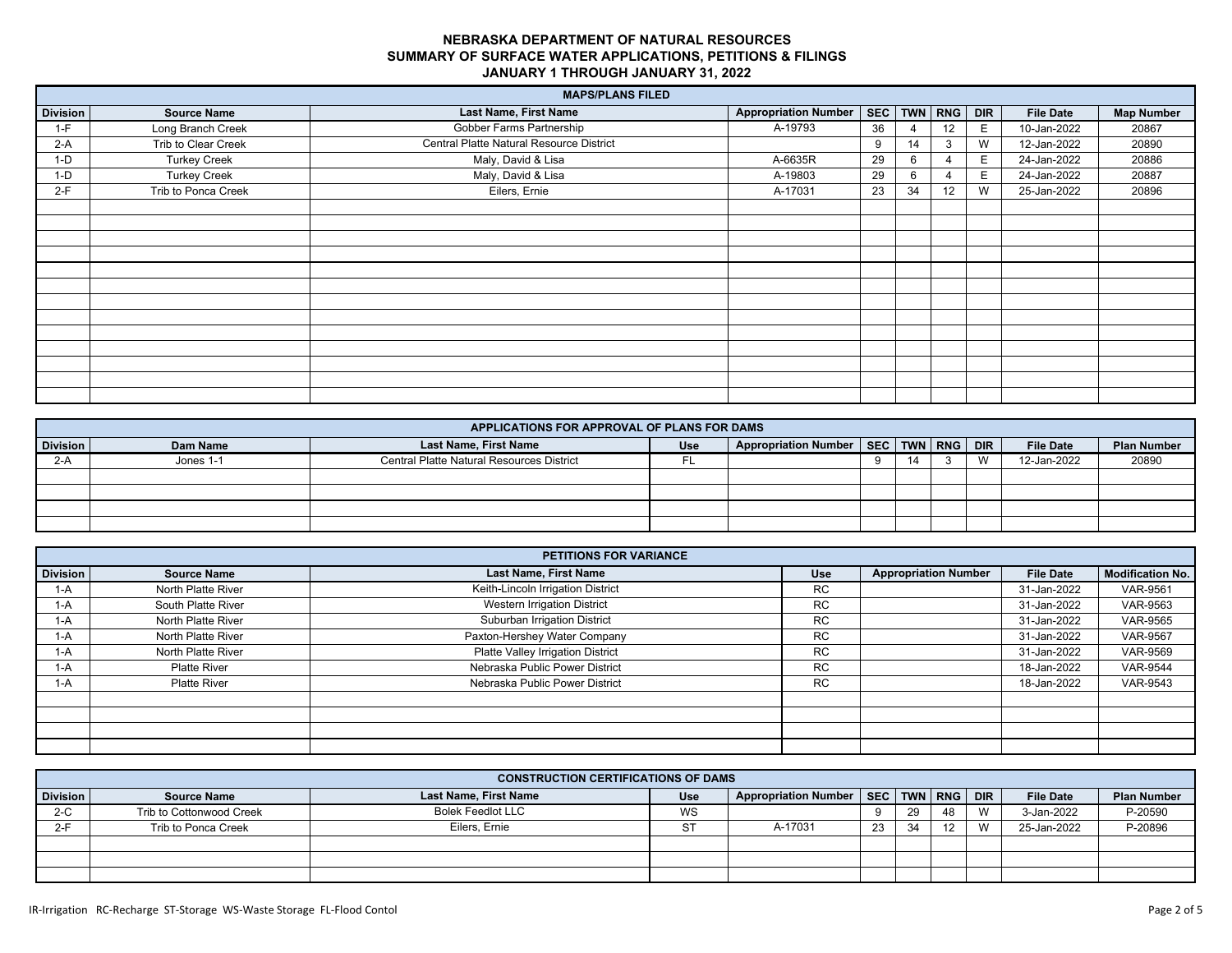|                 |                                          | PROVISIONAL RELINQUISHMENTS OF SURFACE WATER APPROPRIATIONS BY AN IRRIGATION DISTRICT |                             |       |                  |                         |
|-----------------|------------------------------------------|---------------------------------------------------------------------------------------|-----------------------------|-------|------------------|-------------------------|
| <b>Division</b> | <b>Source Name</b>                       | <b>Irrigation District</b>                                                            | <b>Appropriation Number</b> | Acres | <b>File Date</b> | <b>Modification No.</b> |
| $1-A$           | North Platte River, Pathfinder Reservoir | Gering Fort Laramie Irrigation District                                               | A-768                       | 97.00 | 24-Jan-2022      | <b>PREL-9555</b>        |
|                 |                                          |                                                                                       |                             |       |                  |                         |
|                 |                                          |                                                                                       |                             |       |                  |                         |
|                 |                                          |                                                                                       |                             |       |                  |                         |
|                 |                                          |                                                                                       |                             |       |                  |                         |
|                 |                                          |                                                                                       |                             |       |                  |                         |
|                 |                                          |                                                                                       |                             |       |                  |                         |
|                 |                                          |                                                                                       |                             |       |                  |                         |
|                 |                                          |                                                                                       |                             |       |                  |                         |
|                 |                                          |                                                                                       |                             |       |                  |                         |
|                 |                                          |                                                                                       |                             |       |                  |                         |
|                 |                                          |                                                                                       |                             |       |                  |                         |
|                 |                                          |                                                                                       |                             |       |                  |                         |
|                 |                                          |                                                                                       |                             |       |                  |                         |
|                 |                                          |                                                                                       |                             |       |                  |                         |
|                 |                                          |                                                                                       |                             |       |                  |                         |
|                 |                                          |                                                                                       |                             |       |                  |                         |
|                 |                                          |                                                                                       |                             |       |                  |                         |
|                 |                                          |                                                                                       |                             |       |                  |                         |
|                 |                                          |                                                                                       |                             |       |                  |                         |
|                 |                                          |                                                                                       |                             |       |                  |                         |
|                 |                                          |                                                                                       |                             |       |                  |                         |
|                 |                                          |                                                                                       |                             |       |                  |                         |

|                 |                                          | NOTIFICATIONS OF REASSIGNMENT OF SURFACE WATER APPROPRIATIONS BY AN IRRIGATION DISTRICT |                             |       |                  |                         |
|-----------------|------------------------------------------|-----------------------------------------------------------------------------------------|-----------------------------|-------|------------------|-------------------------|
| <b>Division</b> | <b>Source Name</b>                       | <b>Irrigation District</b>                                                              | <b>Appropriation Number</b> | Acres | <b>File Date</b> | <b>Modification No.</b> |
| $1-A$           | North Platte River, Pathfinder Reservoir | Gering Fort Laramie Irrigation District                                                 | A-768                       | 97.00 | 24-Jan-2022      | <b>REA-9556</b>         |
| $1-A$           | North Platte River, Pathfinder Reservoir | Gering Fort Laramie Irrigation District                                                 | A-768                       | 2.00  | 31-Jan-2022      | <b>REA-9557</b>         |
|                 |                                          |                                                                                         |                             |       |                  |                         |
|                 |                                          |                                                                                         |                             |       |                  |                         |
|                 |                                          |                                                                                         |                             |       |                  |                         |
|                 |                                          |                                                                                         |                             |       |                  |                         |
|                 |                                          |                                                                                         |                             |       |                  |                         |
|                 |                                          |                                                                                         |                             |       |                  |                         |
|                 |                                          |                                                                                         |                             |       |                  |                         |
|                 |                                          |                                                                                         |                             |       |                  |                         |
|                 |                                          |                                                                                         |                             |       |                  |                         |
|                 |                                          |                                                                                         |                             |       |                  |                         |
|                 |                                          |                                                                                         |                             |       |                  |                         |
|                 |                                          |                                                                                         |                             |       |                  |                         |
|                 |                                          |                                                                                         |                             |       |                  |                         |
|                 |                                          |                                                                                         |                             |       |                  |                         |
|                 |                                          |                                                                                         |                             |       |                  |                         |
|                 |                                          |                                                                                         |                             |       |                  |                         |
|                 |                                          |                                                                                         |                             |       |                  |                         |
|                 |                                          |                                                                                         |                             |       |                  |                         |
|                 |                                          |                                                                                         |                             |       |                  |                         |
|                 |                                          |                                                                                         |                             |       |                  |                         |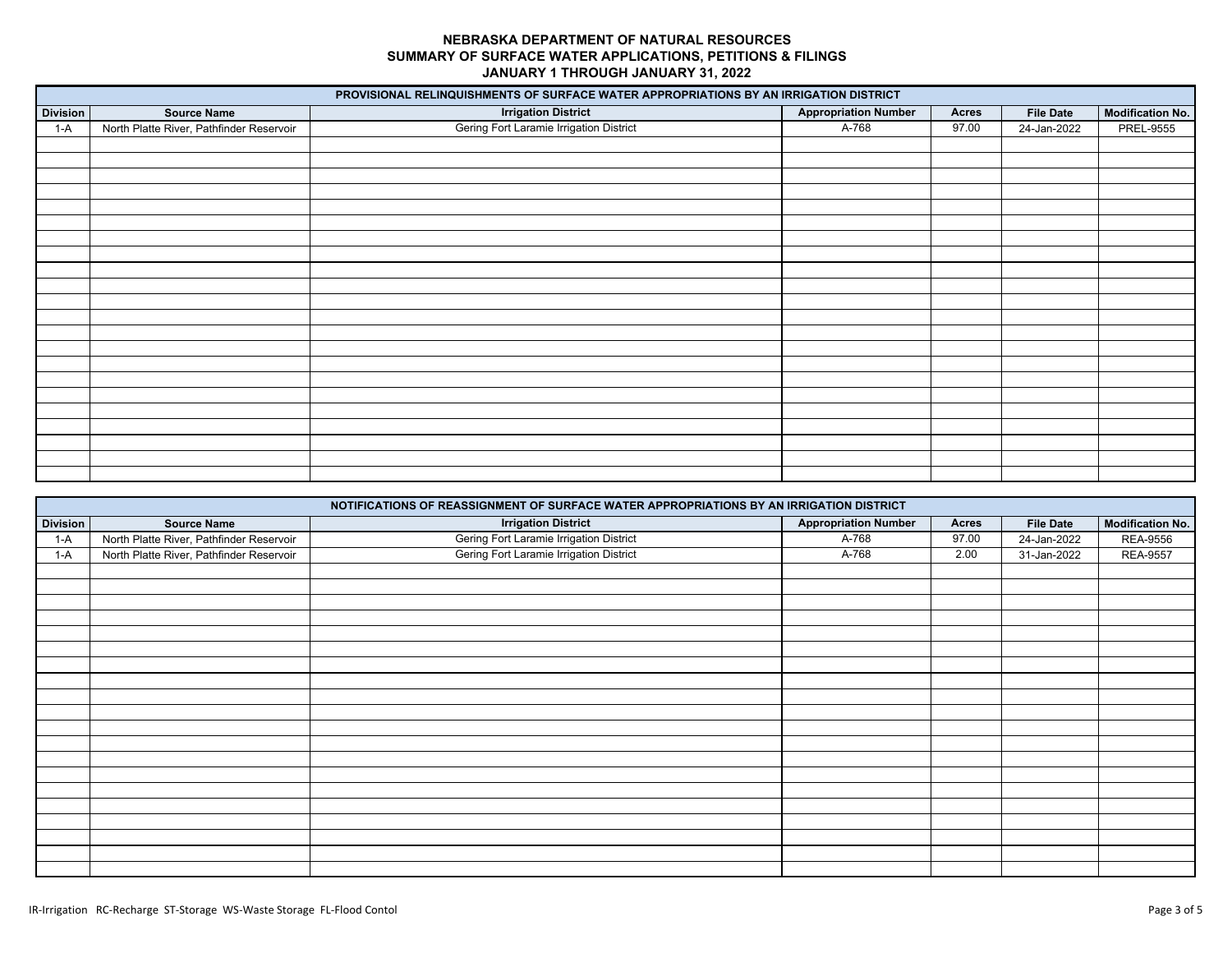|          | <b>MISCELLANEOUS PETITIONS</b> |                       |            |                                              |  |  |  |  |                  |                         |
|----------|--------------------------------|-----------------------|------------|----------------------------------------------|--|--|--|--|------------------|-------------------------|
| Division | <b>Source Name</b>             | Last Name, First Name | <b>Use</b> | Appropriation Number   SEC   TWN   RNG   DIR |  |  |  |  | <b>File Date</b> | <b>Modification No.</b> |
|          |                                |                       |            |                                              |  |  |  |  |                  |                         |
|          |                                |                       |            |                                              |  |  |  |  |                  |                         |
|          |                                |                       |            |                                              |  |  |  |  |                  |                         |
|          |                                |                       |            |                                              |  |  |  |  |                  |                         |
|          |                                |                       |            |                                              |  |  |  |  |                  |                         |

|          | PETITIONS FOR A PERMIT TO CHANGE THE LOCATION OF DIVERSION |                              |                                              |  |  |  |  |                  |                         |  |  |
|----------|------------------------------------------------------------|------------------------------|----------------------------------------------|--|--|--|--|------------------|-------------------------|--|--|
| Division | <b>Source Name</b>                                         | <b>Last Name, First Name</b> | Appropriation Number   SEC   TWN   RNG   DIR |  |  |  |  | <b>File Date</b> | <b>Modification No.</b> |  |  |
|          |                                                            |                              |                                              |  |  |  |  |                  |                         |  |  |
|          |                                                            |                              |                                              |  |  |  |  |                  |                         |  |  |
|          |                                                            |                              |                                              |  |  |  |  |                  |                         |  |  |
|          |                                                            |                              |                                              |  |  |  |  |                  |                         |  |  |

|                 | PETITIONS FOR EXTENSION OF TIME |                       |            |                             |                  |                  |  |  |  |  |  |
|-----------------|---------------------------------|-----------------------|------------|-----------------------------|------------------|------------------|--|--|--|--|--|
| <b>Division</b> | <b>Source Name</b>              | Last Name, First Name | <b>Use</b> | <b>Appropriation Number</b> | <b>File Date</b> | Modification No. |  |  |  |  |  |
|                 |                                 |                       |            |                             |                  |                  |  |  |  |  |  |
|                 |                                 |                       |            |                             |                  |                  |  |  |  |  |  |
|                 |                                 |                       |            |                             |                  |                  |  |  |  |  |  |
|                 |                                 |                       |            |                             |                  |                  |  |  |  |  |  |

|          | APPLICATIONS FOR A SPECIAL PERMIT TO DRILL A WATER WELL WITHOUT REGARD TO MINIMUM STATUTORY SPACING |                              |            |  |           |            |                  |                        |  |  |  |
|----------|-----------------------------------------------------------------------------------------------------|------------------------------|------------|--|-----------|------------|------------------|------------------------|--|--|--|
| Division | <b>Source Name</b>                                                                                  | <b>Last Name, First Name</b> | <b>SEC</b> |  | TWN   RNG | <b>DIR</b> | <b>File Date</b> | <b>Application No.</b> |  |  |  |
|          |                                                                                                     |                              |            |  |           |            |                  |                        |  |  |  |
|          |                                                                                                     |                              |            |  |           |            |                  |                        |  |  |  |

| APPLICATIONS FOR A MUNICIPAL & RURAL DOMESTIC GROUND WATER TRANSFERS PERMIT |                    |                       |            |            |       |            |                  |                        |  |  |
|-----------------------------------------------------------------------------|--------------------|-----------------------|------------|------------|-------|------------|------------------|------------------------|--|--|
| <b>Division</b>                                                             | <b>Source Name</b> | Last Name, First Name | <b>SEC</b> | <b>TWN</b> | RNG I | <b>DIR</b> | <b>File Date</b> | <b>Application No.</b> |  |  |
|                                                                             |                    |                       |            |            |       |            |                  |                        |  |  |
|                                                                             |                    |                       |            |            |       |            |                  |                        |  |  |
|                                                                             |                    |                       |            |            |       |            |                  |                        |  |  |

|                 | <b>DISTRICT TRANSFERS / MAP TRANSFERS</b> |                            |                  |                         |  |  |  |  |  |  |  |  |
|-----------------|-------------------------------------------|----------------------------|------------------|-------------------------|--|--|--|--|--|--|--|--|
| <b>Division</b> | <b>Source Name</b>                        | <b>Irrigation District</b> | <b>File Date</b> | <b>Modification No.</b> |  |  |  |  |  |  |  |  |
|                 |                                           |                            |                  |                         |  |  |  |  |  |  |  |  |
|                 |                                           |                            |                  |                         |  |  |  |  |  |  |  |  |
|                 |                                           |                            |                  |                         |  |  |  |  |  |  |  |  |

|                 |                    | PERMITS TO TRANSFER GROUND WATER TO ADJOINING STATE |            |            |            |            |                  |                        |
|-----------------|--------------------|-----------------------------------------------------|------------|------------|------------|------------|------------------|------------------------|
| <b>Division</b> | <b>Source Name</b> | <b>Last Name, First Name</b>                        | <b>SEC</b> | <b>TWN</b> | <b>RNG</b> | <b>DIR</b> | <b>File Date</b> | <b>Application No.</b> |
|                 |                    |                                                     |            |            |            |            |                  |                        |
|                 |                    |                                                     |            |            |            |            |                  |                        |

|                 |                    | <b>INDUSTRIAL TRANSFER NOTICES</b> |            |             |                  |                        |
|-----------------|--------------------|------------------------------------|------------|-------------|------------------|------------------------|
| <b>Division</b> | <b>Source Name</b> | <b>Last Name, First Name</b>       | <b>SEC</b> | TWN RNG DIR | <b>File Date</b> | <b>Application No.</b> |
|                 |                    |                                    |            |             |                  |                        |
|                 |                    |                                    |            |             |                  |                        |
|                 |                    |                                    |            |             |                  |                        |